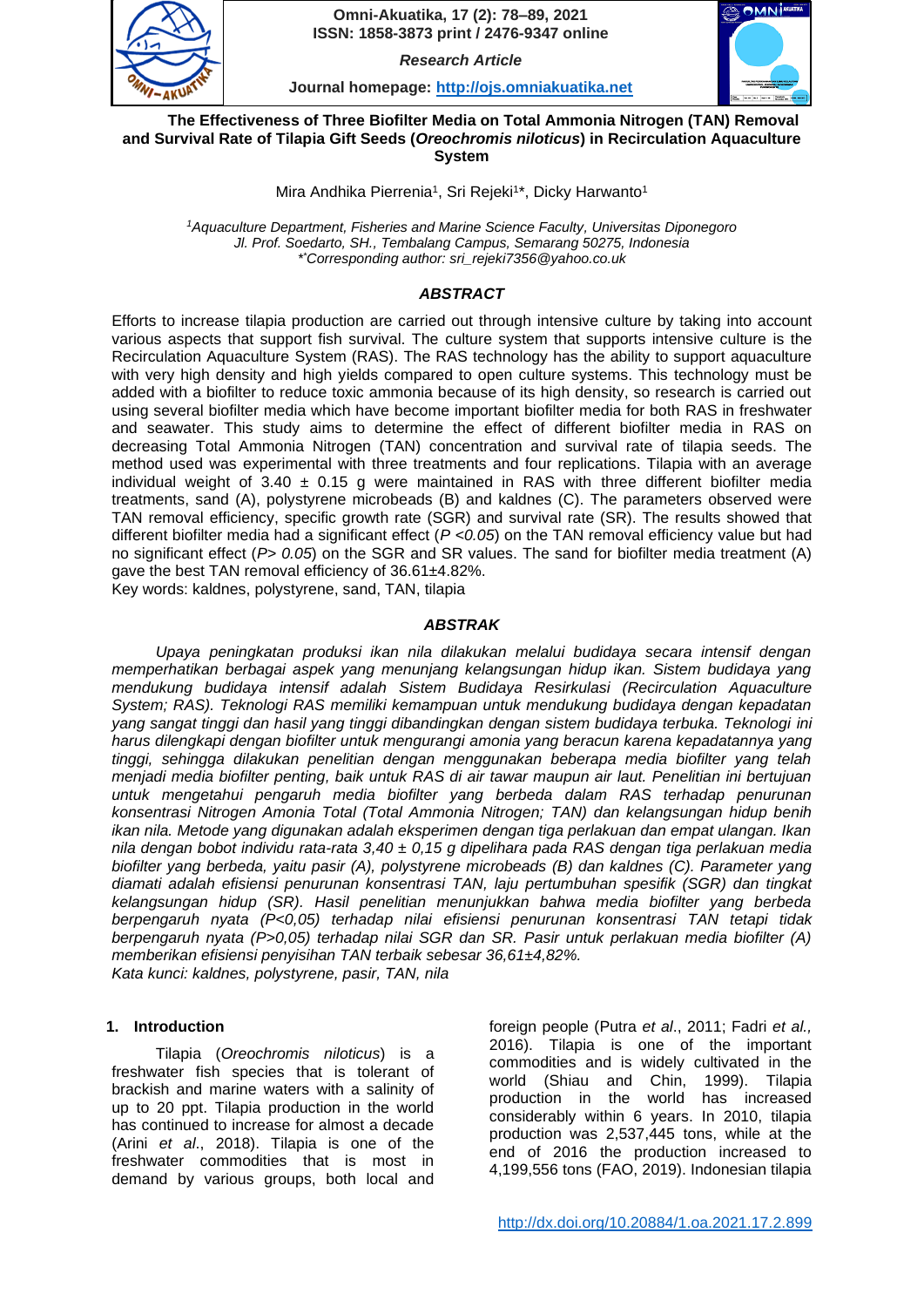production ranks third after China and Egypt (FAO, 2007). Tilapia production in Indonesia has increased every year. Production has almost doubled in 6 years. In 2012, tilapia fish production was 695,063 tons, while in 2017 it reached 1,265,201 tons (KKP, 2018).

Efforts to increase tilapia production are carried out through intensive cultivation by paying attention to various aspects that support fish survival such as water availability, cultivation areas and good environmental quality (Putra *et al*., 2011; Hapsari *et al*., 2020a; Hapsari *et al*., 2020b). Intensive cultivation is characterized by high density and can encourage an increase in feeding which can lead to an increase in waste from leftover feed and fish feces (Harwanto and Jo., 2010; Setijaningsih and Umar, 2015). Intensive fish farming is indeed more efficient in producing fish, but the resulting waste will also increase. Aquaculture activities will produce waste from feed residue and fish metabolism containing ammonia.

A problem that is often encountered in intensive fish farming is the rapid accumulation of waste from feed residue and fish metabolism (Setijaningsih and Umar, 2015; Dwiputra *et al*., 2021). Intensive cultivation also produces chemical wastes such as nitrogen and phosphate elements contained in the culture media water. An increase in density and length of time to keep fish will be followed by an increase in the levels of ammonia in the water (Avnimelech, 2006; Shafrudin *et al*., 2006; Harwanto *et al*., 2010). Fish excrete 80- 90% ammonia through osmoregulation, feces and urine (Shafrudin *et al*., 2006). Ammonia that is not oxidized by bacteria for a long time and continuously will be toxic to cultured fish (Chen and Kou, 1993; Benli and Koksal, 2005; Dauhan *et al*., 2014; Norjanna *et al*., 2015).

The cultivation system that can be carried out for intensive cultivation is by applying the Recirculating Aquaculture System (RAS). The RAS technology has the ability to support cultivation activities with a very high density and high yields compared to open cultivation systems (Klanian and Adame, 2013). The water in this system is reused by using waste treatment media such as biological filters to control and stabilize water conditions, reduce the amount of water used and increase fish survival (Martins *et al*., 2010).

Efforts to reduce ammonia in intensive aquaculture with RAS can be done by adding a biofilter to the system to remove ammonia which is toxic to fish. The biological filtration process is the most important thing in recirculation culture systems (Miller and Libey, 1985; Losordo *et al*., 1998; Harwanto and Jo, 2010; Isroni *et al*., 2019, Oktavia *et al*., 2021). Biological filters in the recirculation system should use media that is capable of providing a suitable environment for the growth of nitrifying bacteria. Sand, polystyrene microbeads and kaldnes are generally used as biofilter media and have become important biofilter media, both in freshwater RAS (Harwanto *et al*., 2011a) or sea water RAS (Harwanto *et al*., 2011b).

Sand is a natural biofilter media that has been proven to be successfully used as a biofilter media to maintain the water quality of cultivation media (Shnel *et al*., 2002; Summerfelt, 2006; Harwanto *et al*., 2011a; Mulyadi *et al*., 2014). Polystyrene microbeads have wide commercial use among a wide variety of artificial filter media (Greinner and Timmons, 1998; Malone and Beecher, 2000; Malone and Pfeiffer, 2006; Timmons *et al*., 2006). These filters are easy to find, lightweight and floatable. Kaldnes is an artificial plastic filter media that has been widely researched in the last decade (Kessel *et al*., 2010; Harwanto *et al*., 2011a; Harwanto *et al*., 2011b; Pfeiffer and Wills, 2011; Lebrero *et al*., 2014; Patroescu *et al*., 2015; Elliott *et al*., 2017) and has recently continued to be used (Kholif and Febrianti, 2019; Muhtaliefa *et al*., 2019, Sandy *et al*., 2019), so that kaldnes need to be developed and more introduced as a bofilter media. One of the advantages of this filter media is its specific shape and allows bacteria to grow, but the Kaldnes has a relatively small SSA (Rusten *et al*., 2006) compared to some other media such as sand (Summerfelt, 2006; Harwanto *et al*., 2011a; Harwanto *et al*., 2011b) and polystyrene microbeads (Greinner and Timmons, 1998).

This study was conducted to determine the effectiveness of kaldnes, polystyrene microbeads, and sand in reducing TAN concentration, and further, to determine the effect of biofilter media on the survival and growth of tilapia reared in the RAS. The research was conducted in December 2019 - February 2020 at the Fish Seed Center, Mijen Semarang, Central Java. The research was conducted with a fish maintenance period for 30 days. The TAN analysis was carried out in the water quality laboratory, Faculty of Fisheries and Marine Sciences, Universitas Diponegoro.

# **2. Materials and Methods**

## 2.1. Materials

*Preparation of culture containers*

The maintenance containers used were 12 rectangular plastic tubs with a size of 63  $\times$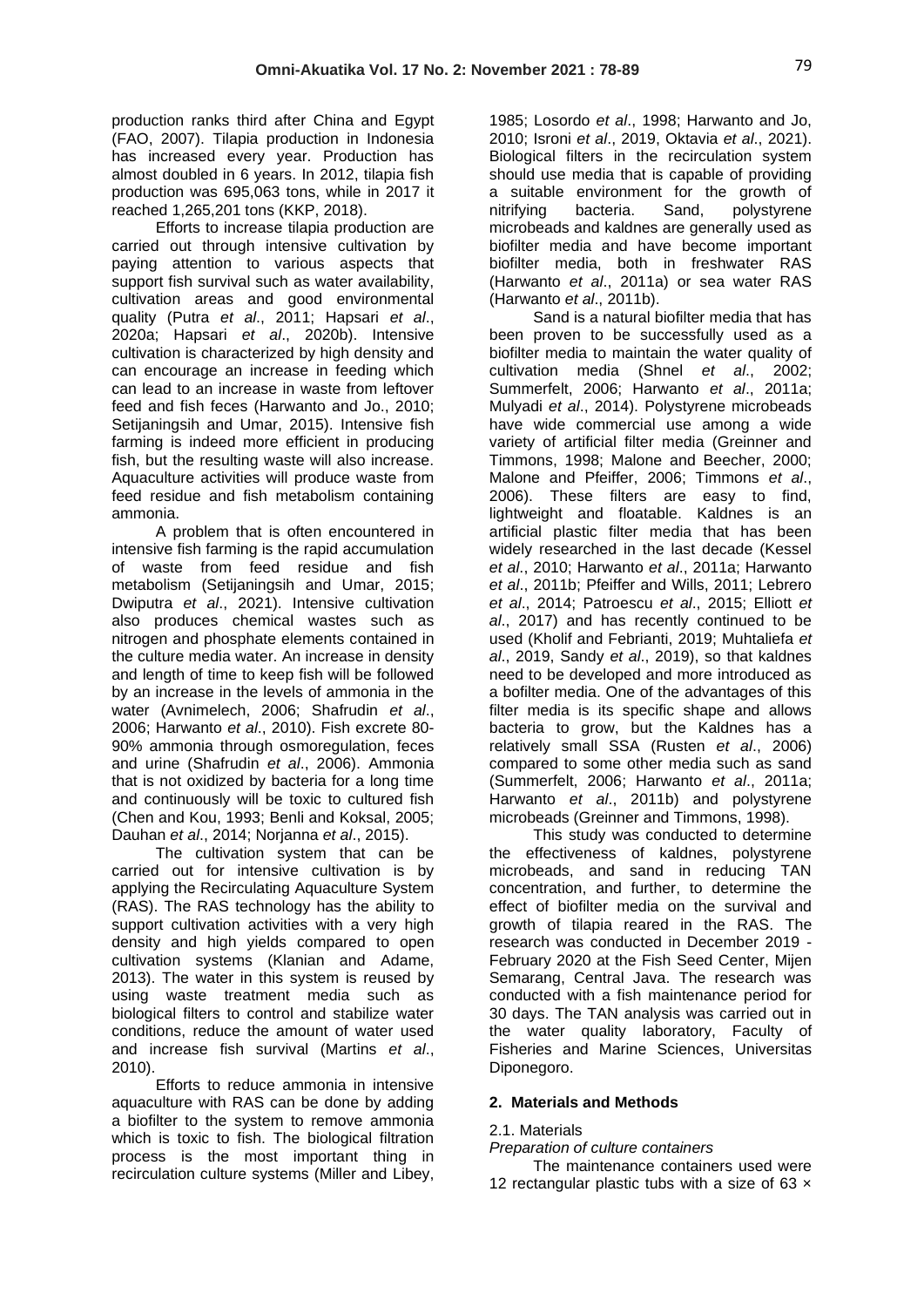$46 \times 38$  cm<sup>3</sup>. Filled plastic tube with water a height of 30 cm with a volume of water as much as 80 L. Cleaned plastic tube first before filling it with water. After being filled with water, it is left for 24 hours so that the substances contained in the water are deposited (Cromey *et al*., 2002; Ardita *et al*., 2015).

## *Preparation of the filter container*

The filter container used is a modified 4" PVC pipe with a diameter of 11.4 cm and a height of 43 cm. Each filter container has a filter or buffer. There are 12 filter containers used with the same volume (Greinner and Timmons, 1998; Harwanto *et al*., 2011a; Harwanto *et al*., 2011b). Filter containers with a capacity of 4 L were placed next to each plastic tub for tilapia gift seed rearing. Filled each of the 4 filter containers with biofilter media of sand, polystyrene microbeads and kaldnes which are drained using water pump to grow bacteria. The water pump used for the water rotation process is equipped with a hose that connects the water pump and the water inlet pipe to the filter.

### *Biofilter conditioning*

The biofilter conditioning carried out in this study aim to grow nitrifying bacteria before RAS is used for fish cultivation (Harwanto *et al*., 2011a; Filliazati *et al*., 2013; Hastuti *et al*., 2014). In this study, bacteria were grown using fish culture wastewater at BBI Mijen. Cultivation waste is flowed through the biofilter to form a biofilm layer on the biofilter media. The process of bacterial growth is carried out for two weeks until the microorganism grow on biofilter media (Yani *et al*., 1998; Harwanto *et al*., 2011b; Filliazati *et al*., 2013; Nugroho *et al*., 2014). At this stage, microorganism is naturally attached to biofilter media by flowing wastewater continuously on the filter that already contains the biofilter media (Nugroho *et al*., 2014). If the media has formed a layer of brownish black mucus and is not easily separated from the media, it can be ascertained that microorganisms have grown on the media (Filliazati *et al*., 2013).

## *Preparation of test fish and acclimatization*

The test fish used in this study were 420 healthy gift tilapia fish seeds with an average individual weight of  $3.40 \pm 0.15$  g / fish. The total fish biomass used was 1,428 g. The containers used were 12 plastic tubs and each container will be stocked with 35 gift tilapia seeds with a density of  $1,488$  g m<sup>-3</sup>. The stocking density used in this recirculation system is higher than the stocking density used in the study of Kawser *et al*. (2016) who

used a density of 567 g  $m<sup>-3</sup>$  with an average individual weight of  $3.40 \pm 0.3$  g / fish. The test fish were acclimatized for seven days and put in the experimental container in the form of 12 plastic tubs with artificial feeding in the form of pellets twice a day.

Weighing absolute weight and absolute length measurement to determine the growth of fish was carried out at the beginning of the study and at the end of the study. After the acclimatization period was completed and before the study began, all tilapia seeds were fasted for one day and weighed (Harwanto *et al*., 2011b). This is also done at the end of the study to determine the growth rate.

### *Feeding management*

During 30 days the maintenance of tilapia seeds, feeding is carried out twice a day, namely at 08.00 and 16.00 (Belal, 1999; Shiau and Chin, 1999; Lim *et al*., 2001; Takeuchi *et al*., 2002; Benli and Koksal, 2005; Adewolu, 2008; Solomon and Boro, 2010; Ayisi *et al*., 2017). Feeding was done using the fix feeding rate method. The amount of feed given was 3% of the weight of tilapia seed biomass per day (Lim *et al*., 2001; Mbahinzireki *et al*., 2001; Takeuchi *et al*., 2002; Adewolu, 2008).

## 2.2. Methods

#### *Water quality*

The parameters of water quality observed were ammonia concentration, temperature, pH and dissolved oxygen (DO) levels. Water quality measurements were carried out at two points in each maintenance container, namely water in the inlet and outlet of the biofilter (Harwanto *et al*., 2011b; Norjanna *et al*., 2015; Muhtaliefa *et al*., 2019). Measurement of temperature, pH and DO is carried out every morning and evening at 08.00 and 16.00 (Karisa *et al*., 2005; SNI.6141 , 2009; Mulyani *et al*., 2014; Norjanna *et al*., 2015; Mulqan *et al*., 2017). Temperature and DO are measured using a DO meter, while pH is measured using a pH meter. Analysis of TAN concentration was carried out every seven days using the spectrophotometric method in the Water Quality Laboratory, Faculty of Fisheries and Marine Sciences, Universitas Diponegoro.

## *Efficiency removal of Total Ammonia Nitrogen (TAN) concentration*

Biofilter efficiency can be determined by calculating the removal in TAN concentration, which is calculated using the formula from Shete *et al*. (2017); Muhtaliefa *et al*. (2019);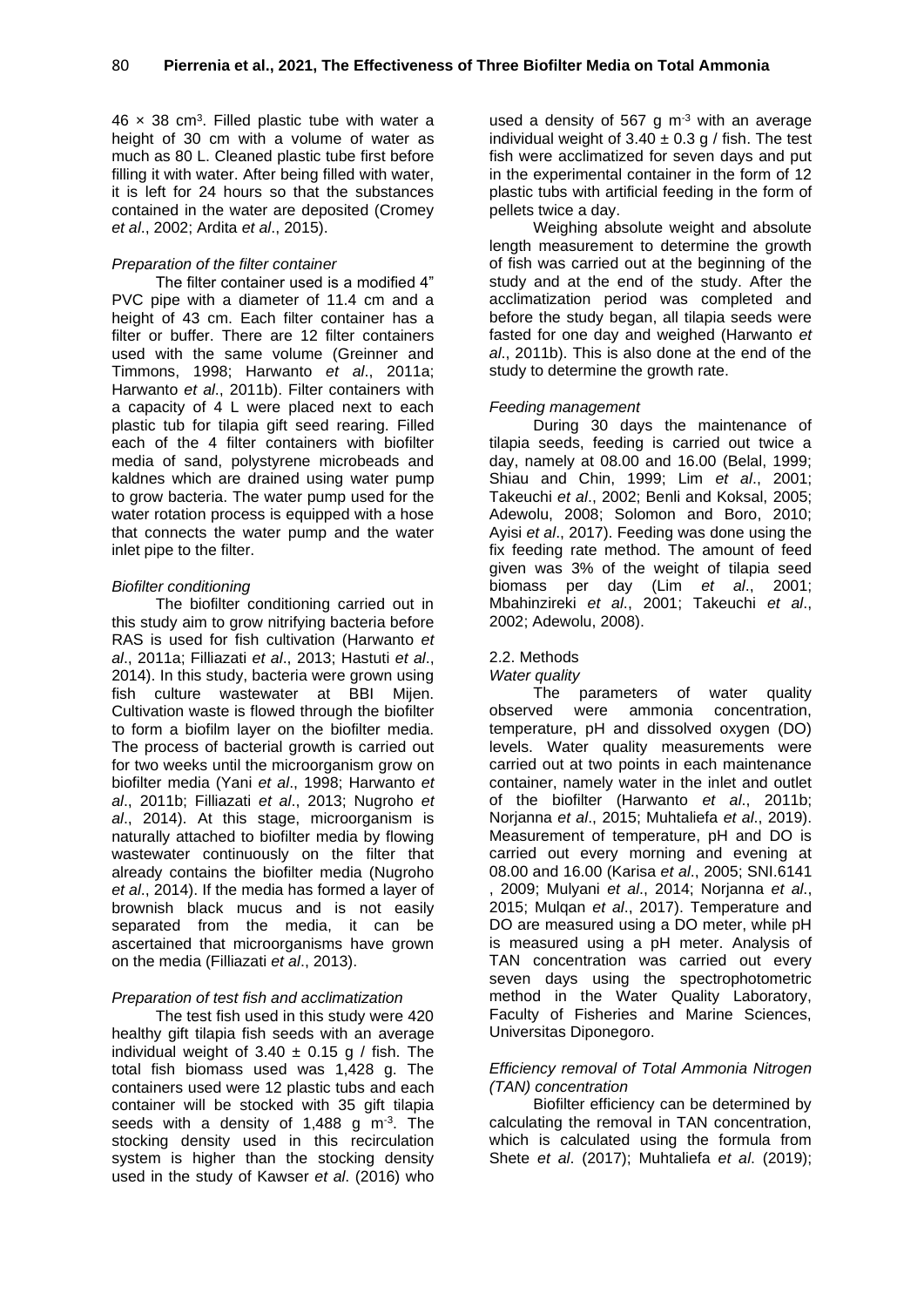Hapsari *et al*., 2020a; Hapsari *et al*., 2020b and Dwiputra *et al*. (2021), i.e:

Removal Efficiency = <sup>TANin - TANout</sup> × 100%<br>TANin Note:

Removal Efficiency = The efficiency of removal TAN concentration (%)

TANin = the concentration of TAN in the biofilter inlet (g m-3)

 $TANout = the concentration of TAN in the$ biofilter outlet (g  $m^{-3}$ )

### *Volumetric TAN Removal (VTR)*

Measurement of biofilter performance parameters can be seen from the removal rate of volumetric TAN on culture media which is expressed as grams of oxidized TAN per volume of media per day (g m<sup>-3</sup> d<sup>-1</sup>) (Shete *et al*., 2017). Furthermore, Summerfelt and Vinci (2004) stated that the important factors to be considered in the biofilter design are the mass of TAN removed per day and the efficiency of TAN removal from the biofilter.

The VTR calculation formula used by Malone and Beecher (2000), Malone and Pfeiffer (2006), Harwanto *et al*. (2011b), Peiffer and Wills (2011), Shete *et al*. (2017) and Oktavia *et al*., 2021 are as follows:

$$
VTR = Kc \times (TANin - TANout) \frac{Qr}{Vb}
$$

Note:

VTR = The removal rate of TAN (g m<sup>-3</sup> d<sup>-1</sup>)  $Kc =$  Unit conversion factor =1.44

TANin = concentration of TAN at the outlet biofilter (g m-3)

TANout = concentration of TAN at the outlet biofilter (g m-3)

 $Qr = The rate of water flow through the$ filter (m $3$  day $^{-1}$ )

 $Vb = Total volume of filter media (m<sup>3</sup>)$ 

#### *Specific growth rate (SGR)*

The method used to determine the SGR of reared fish is by calculating the percentage difference between the final weight and the initial weight divided by the length of time for raising fish. Growth is a process of increasing

length and weight of an organism which can be seen from changes in length and weight in units of time. The SGR calculation formula used by Tekinay and Davies (2001), Radhakrishnan *et al*. (2016) and Luo *et al*. (2017) are as follows:

SGR (%) day<sup>-1</sup>) = 
$$
\frac{\text{(lnWt - lnWo)}}{T}
$$
 × 100%

Note:

 $SGR = Specific growth rate (% day<sup>-1</sup>)$ 

 $Wt = Average fish weight at the end of the$ study (g)

 $Wo$  = average fish weight at the start of the study (g)

 $T =$  Length of maintenance (days)

#### *Survival rate (SR)*

The method used to determine the SR of reared fish seeds is by comparing the number of fish seeds that are alive at the end of maintenance with the number of fish seeds that are stocked at the beginning of maintenance (Saputra *et al*., 2013). This formula is used to determine the percentage of fish survival and is also used by other researchers such as Tekinay and Davies (2001); Radhakrishnan *et al*. (2016); Luo *et al*. (2017) and Saravanan *et al*. (2018) are as follows:

$$
SR = \frac{Nt}{No} \times 100\%
$$

Note:

 $SR =$  Survival rate  $(\%)$ 

 $Nt = Number$  of fish that live at the end of maintenance (fish)

No = number of fish that live at the beginning of the maintenance (fish)

#### *Data Analysis*

The results of efficiency of TAN removal data, VTR, SGR and SR data were analyzed using ANOVA analysis variance. Before the ANOVA analysis variance was performed, the data was first tested for normality, homogeneity and additivity tests to determine that the data were normal, homogeneous and additive for further testing, namely ANOVA

|  |  |  |  | Table 1. Water Quality Results of Tilapia Gift (O. niloticus) in Cuture Media for 30 Days |
|--|--|--|--|-------------------------------------------------------------------------------------------|
|--|--|--|--|-------------------------------------------------------------------------------------------|

|                   |               | Tolerance<br>Value        |             |                |
|-------------------|---------------|---------------------------|-------------|----------------|
| Parameter         |               |                           |             |                |
|                   | Sand          | Polystyrene<br>microbeads | Kaldnes     |                |
| Temperature (°C)  | 24.8-31.5     | 24.8-31.6                 | 24.8-31.7   | $25.0 - 32.0*$ |
| рH                | $6.5 - 7.5$   | $7.0 - 7.6$               | $7.0 - 7.5$ | $6.5 - 8.5*$   |
| DO (mg $L^{-1}$ ) | $3.11 - 5.84$ | 3.10-5.60                 | 3.10-5.86   | $\geq 3.00**$  |
| *SNL7550 (2009)   |               |                           |             |                |

\*\*Crab *et al*. (2007)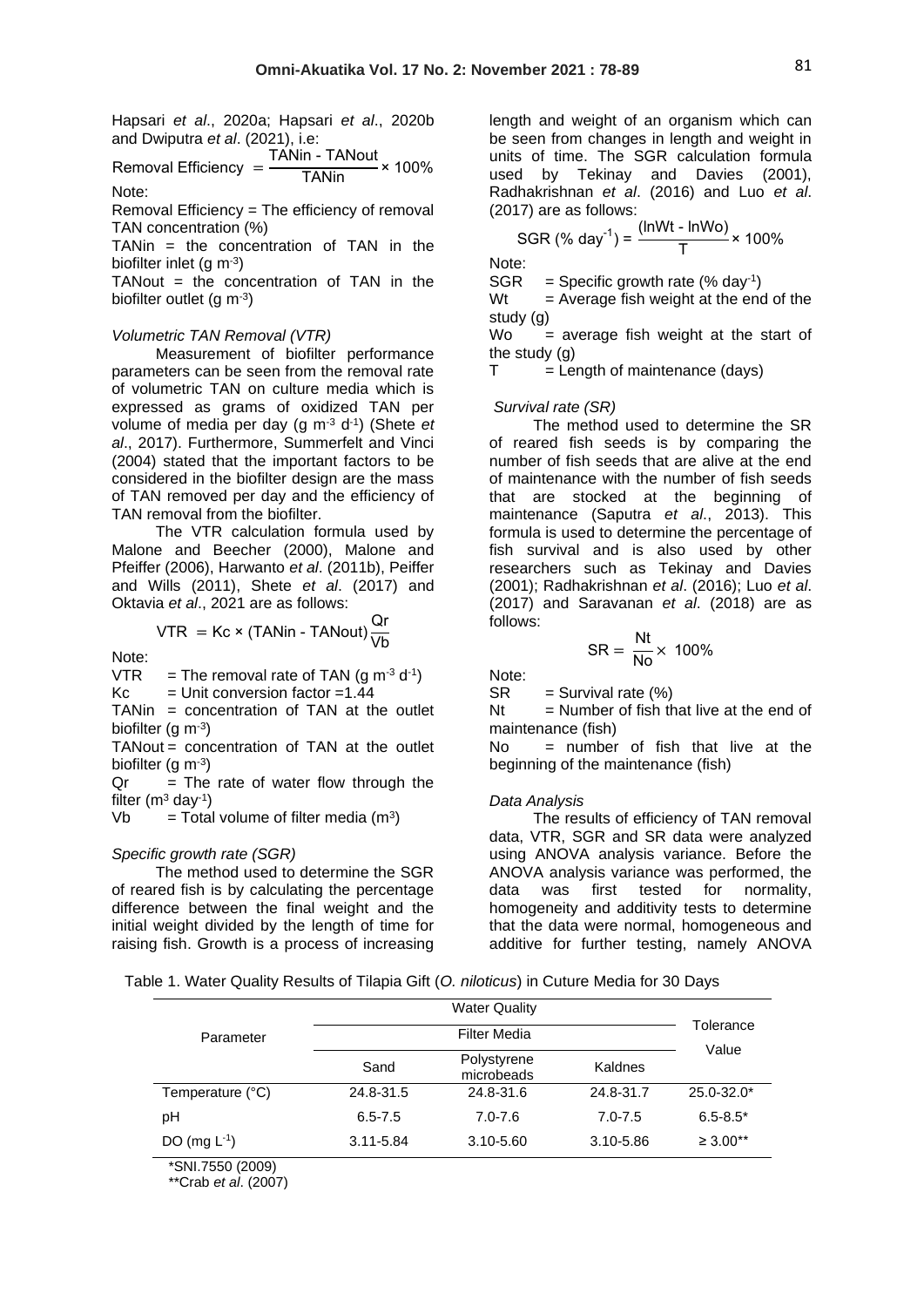|                            |                 | Tolerance                 |             |           |  |
|----------------------------|-----------------|---------------------------|-------------|-----------|--|
| Parameter                  | Sand            | Polystyrene<br>microbeads | Kaldnes     | value     |  |
| TAN Inlet (mg $L^{-1}$ )   | $0.054 - 0.278$ | $0.040 - 0.382$           | 0.054-1.487 | $< 1.5^*$ |  |
| TAN Outlet (mg $L^{-1}$ )  | $0.000 - 0.239$ | $0.000 - 0.351$           | 0.034-1.459 |           |  |
| *Crab <i>et al.</i> (2007) |                 |                           |             |           |  |

Table 2. Results of Total Ammonia Nitrogen (TAN) Inlet and Outlet Value Range for 30 Days

Table 3. The Efficiency of Total Ammonia Nitrogen (TAN) Removal Between Treatments

|         |                               | Efficiency of TAN Removal (%) |                             |
|---------|-------------------------------|-------------------------------|-----------------------------|
| Week    |                               | <b>Filter Media</b>           |                             |
|         | Sand                          | Polystyrene<br>microbeads     | Kaldnes                     |
|         | 29.64                         | 22.33                         | 3.33                        |
| Ш       | 39.29                         | 16.17                         | 18.24                       |
| Ш       | 40.30                         | 36.34                         | 15.62                       |
| IV      | 37.22                         | 22.13                         | 12.93                       |
| Mean±SD | $36.61 \pm 4.82$ <sup>a</sup> | $24.24 \pm 8.55^b$            | $12.53 + 6.51$ <sup>c</sup> |

Note: The mean value for each treatment with different superscripts letter indicates a significant difference ( $p$  < 0.05).

analysis variance. After the analysis of variance was performed, if a significant effect was found (P<0.05), then Duncan's test must be carried out to determine the differences between treatments (Srigandono, 1981). The water quality data obtained were analyzed descriptively.

## **3. Results and Discussion**

## 3.1. Result

## *Water quality*

The water quality observed in this study were temperature, pH, DO and TAN. Measurements of temperature, pH and DO were carried out every day. The frequency of temperature, pH and DO measurements were carried out twice a day, in the morning and evening. The results of water quality measurements during the observation are presented in Table 1.

The results of water quality measurements in the form of temperature, pH and DO during the observation showed that the temperature values obtained in the tilapia rearing container were in the range of 24.8 to 31.7 ° C, the pH range obtained was 6.5 to 7.6 and DO water is in the range of 3.11 to 5.86 mg L -1 . The water quality values of pH and DO in tilapia rearing ponds are in a good range to be used as a medium for tilapia rearing, while the minimum range of temperature values in the rearing medium is not in accordance with the feasibility value.

Based on Table 2, it can be seen that the range value of TAN for each treatment is different. The highest inlet and outlet TAN values were found in the treatment with kaldnes (C) biofilter media, namely 1.487 mg  $L^{-1}$  and 1.459 mg  $L^{-1}$ , respectively. While the lowest inlet and outlet TAN values were 0.278 mg  $L^{-1}$  and 0,239 mg  $L^{-1}$ , respectively in the treatment using sand biofilter media (A). Furthermore, the results of the efficiency of TAN removal between treatments are presented in Table 3.

Based on Table 3, it can be seen that the average value of the lowest TAN concentration removal efficiency among the three treatments was obtained in treatment C using a kaldnes biofilter, which was 12.53%. Meanwhile, treatment A had the highest TAN removal efficiency value, namely 36.61%.

# *Volumetric TAN removal (VTR)*

The VTR value was obtained based on the calculation of the TAN removal value from each treatment. Based on Table 4, it can be seen that based on the test results for four weeks, the highest VTR value was found in the treatment using sand biofilter media (A) with a value of 76.85  $\pm$  11.14 g m<sup>-3</sup> d<sup>-1</sup>. While the lowest VTR value was  $50.75 \pm 4.90$  g m<sup>-3</sup> d<sup>-1</sup> which was found in the treatment using Kaldnes (C) biofilter media.

The highest VTR values at weeks 1, 2, 3 and 4 were also achieved in the treatment using a sand filter (A) with VTR values of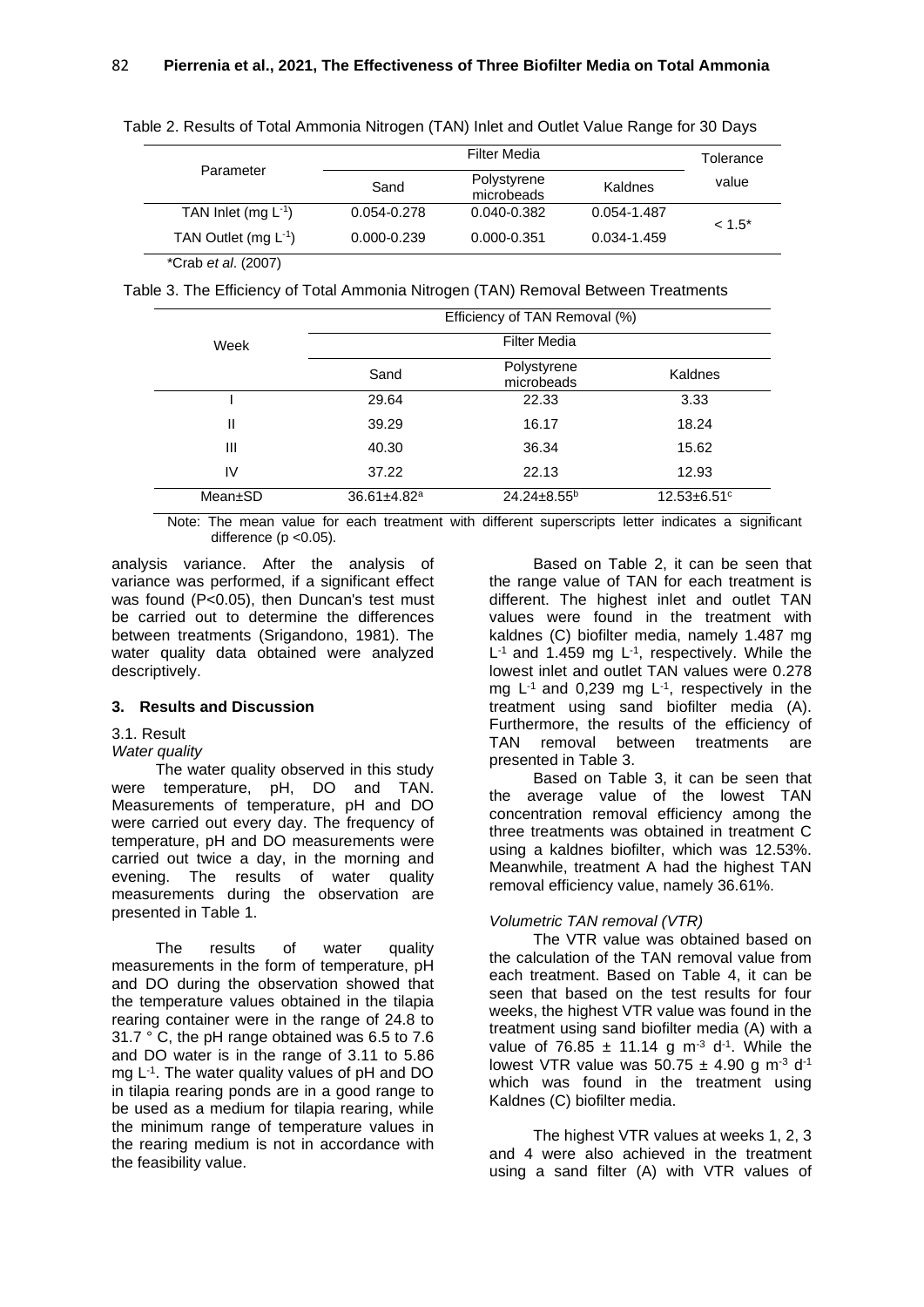|                 |              | VTR (g $m^{-3}$ day <sup>-1</sup> ) |                          |
|-----------------|--------------|-------------------------------------|--------------------------|
| Week            |              | <b>Filter Media</b>                 |                          |
|                 | Sand         | <b>Polystyrene</b><br>microbeads    | <b>Kaldnes</b>           |
| 1               | 64.46        | 57.83                               | 45.18                    |
| $\mathbf{2}$    | 72.29        | 65.66                               | 48.80                    |
| 3               | 80.12        | 72.89                               | 52.41                    |
| 4               | 90.53        | 78.92                               | 56.63                    |
| <b>Mean</b> ±SD | 76.85±11.14ª | $68.83 \pm 9.11$ <sup>a</sup>       | $50.75 \pm 4.90^{\circ}$ |

Table 4. Results of Volumetric TAN removal (VTR) Every Week

Note: The mean value for each treatment with different superscripts letter indicates a significant difference (p < 0.05).

|                    |                              | SGR (%day-1)                     |                              |
|--------------------|------------------------------|----------------------------------|------------------------------|
| <b>Replication</b> |                              | <b>Filter Media</b>              |                              |
|                    | Sand                         | <b>Polystyrene</b><br>microbeads | <b>Kaldnes</b>               |
| 1                  | 2.75                         | 2.84                             | 1.96                         |
| $\mathbf{2}$       | 2.59                         | 1.95                             | 2.22                         |
| 3                  | 2.73                         | 2.96                             | 2.68                         |
| 4                  | 1.97                         | 1.91                             | 2.36                         |
| <b>Mean±SD</b>     | $2.51 \pm 0.37$ <sup>a</sup> | $2.41 \pm 0.56^a$                | $2.30 \pm 0.30$ <sup>a</sup> |

Note: The mean value for each treatment with different superscripts letter indicates a significant difference ( $p$  < 0.05).

64.46, 72.29, 80.12 and 90.53 g m<sup>-3</sup> d<sup>-1</sup>, respectively. While the lowest VTR value was found in the treatment using the kaldnes filter (C) with a value of 45.18, 48.80, 52.41 and 56.63 g  $\text{m}$ <sup>-3</sup> d<sup>-1</sup>, respectively.

### *Specific growth rate (SGR)*

The value of the specific growth rate is calculated based on the added value of tilapia seed weight. There is no significant difference from all these values. The results of SGR during the observation are presented in Table 5.

Based on Table 5, it can be seen that the result of SGR for each treatment is not significant different. The value shows that the SGR in this study was  $2.51 \pm 0.37$  % day<sup>-1</sup> in A (sand biofilter), 2.41  $\pm$  0.56 % day<sup>-1</sup> in B (polystyrene microbeads biofilter) and  $2.30 \pm$ 0.30 % day<sup>-1</sup> in C (kaldnes biofilter).

#### 3.2. Discussion

#### *Water quality*

Water quality is one of the most influential factors on tilapia seeding activities. Water quality that is not suitable for fish can inhibit aquaculture and fish growth. Based on the observations, it was obtained water quality data during maintenance, namely temperature values of 24.8-31.7 ° C, pH values of 6.5-7.6

and DO  $3.10 - 5.86$  mg  $L^{-1}$ . According to Sayed and Kawanna (2008), temperature is one of the most important factors affecting the physiology, growth, reproduction and metabolism of tilapia. The results of the minimum temperature limit in this study are lower than the good temperature range for tilapia maintenance according to SNI.7550 (2009), namely 25-32 °C. The temperature of 24.8 °C was obtained in the morning measurement at 08.00. This is presumably due to low weather conditions along with the rainy season. According to Mulyani *et al*. (2014), that water temperature can affect fish appetite. High temperatures will increase the appetite for fish and lower temperatures can cause the digestive process and metabolism of fish to slow down. The pH and DO values in this study are also in accordance with the SNI.7550 (2009) which mentioned that good pH and DO in tilapia maintenance activities are 6.5-8.5 and ≥ 3 mg L<sup>-1</sup>, respectively. Based on this, the pH and DO values of the study this is suitable for use for tilapia fish maintenance activities.

Intensive cultivation with high stocking density and high feeding can increase the culture waste from feed residue and fish metabolism which can cause the water quality of the culture media to decrease. Based on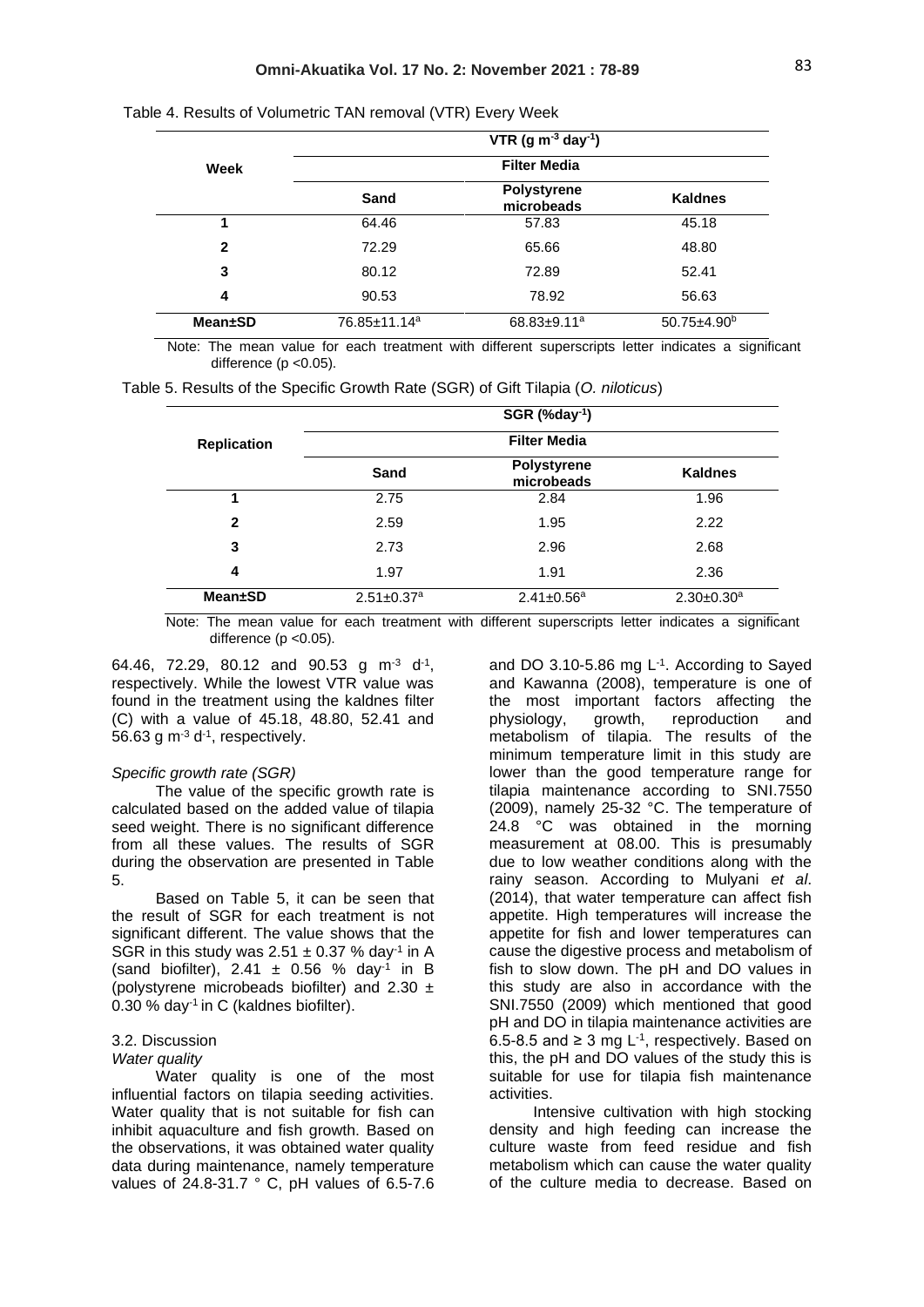this study, the highest average total ammonia nitrogen (TAN) inlet and outlet results were obtained in the treatment using Kaldnes biofilter (C). The highest average inlet and outlet TAN in treatment C were 0.760 and 0.735 mg L<sup>-1</sup>. The lowest average TAN value was found in the treatment using a sand biofilter (A) with an inlet and outlet TAN value of  $0.104$  and  $0.063$  mg  $L^{-1}$ . Treatment with polystyrene microbeads biofilter media (B) had an average TAN inlet and outlet of 0.112 and  $0.072$  mg  $L^{-1}$ , respectively. This is thought to be related to the SSA value. The greater the SSA of the biofilter media, the more metabolic waste is broken down. This is consistent with Lekang and Kleppe (2000) who reported that filter media that has a large surface area can cause more bacteria to grow. The abundance of bacteria can result in an increase in ammonia reduction per unit filter volume. In addition, a filter media with a large SSA can also be effective because it takes up less space for a large decrease in ammonia.

The results of the highest range of inlet and outlet TAN values were 1.487 mg L-1 and 1.459 mg L-1 in the treatment using Kaldnes filter (C) at week I or day 7. This is thought to be the cause of the low SR value in treatment C, namely  $67.14 \pm 8.57\%$ . Except for these values, the TAN values of each treatment in this study were classified as suitable for use in tilapia culture. Losordo *et al*. (1998) stated that the TAN content in recirculation systems using biofilter media should be  $\lt 1$  mg  $L^{-1}$ . Furthermore, Crab *et al*. (2007) mentioned that the TAN content in fish culture should not be more than 1.5 mg  $L^{-1}$  because it will be toxic to cultured fish.

# *Volumetric TAN removal (VTR)*

The VTR value in this study ranged from 45.18 to 90.53 g  $\text{m}^3$  d<sup>-1</sup>. The highest VTR was obtained in treatment using sand biofilter (A). The VTR value at week 1, 2, 3 and 4 were 64.46; 72.29; 80.12, and 90.53 g m<sup>-3</sup> d<sup>-1</sup>, respectively. The increase in VTR value at week 3 to week 4 was greater than that of the previous weeks. This is presumably due to the growth of fish, so that the fish weight increases. Along with the increase in fish weight, the feed given increases and the resulting fish metabolism will also increase. This causes increased the TAN and VTR values during maintenance. According to Avnimelech, (2006) and Shafrudin *et al*. (2006), the longer the fish culture time will be followed by an increase in the levels of ammonia in the water. This is in accordance with Shafrudin *et al.* (2006) who stated that fish will release 80-90% of ammonia in waters through the osmoregulation process, through feces and through urine.

The calculation of the VTR value is used as the main indicator to evaluate the performance of one biofilter media with another. The VTR value can also be used to determine the efficiency of TAN reduction which indicates the ability of the biofilter media. Based on the results of the study, the VTR value of 45.18-90.53 g  $\text{m}^3$  d<sup>-1</sup>. was lower than that of Summerfelt (2006), which used a sand biofilter with a VTR value ranging from 140-170 g  $m<sup>-3</sup>$  d<sup>-1</sup>. presumably because the sand biofilter used has a higher SSA, namely  $4,000-20,000$  m<sup>2</sup> m<sup>-3</sup>. This is in accordance with Timmons *et al*. (2006) which mentioned that the VTR value is influenced by the SSA size of the biofilter media used. In addition, the TAN concentration in Summerfelt (2006) was also greater, between 1.07-1.68 mg  $L^{-1}$ . This is consistent with Malone and Beecher (2000) who reported that the VTR value will increase with increasing TAN concentration.

The VTR results in this study were also lower than that of Harwanto *et al*. (2011b), i.e. 142.6 - 193.8 g  $m^3$  d<sup>-1</sup>. They used the same biofilter (sand, polystyrene microbeads and kaldnes). This is presumably because the sand and polystyrene microbeads media biofilter used have a greater SSA, namely 7,836 and  $3,287$  m<sup>2</sup> m<sup>-3</sup>, respectively (Timmons *et al.*, 2006). In addition, the size of the fish used was also larger (29 g per fish), resulting in a higher TAN concentration (Malone and Beecher, 2000).

# *Specific growth rate (SGR)*

Growth is a process of increasing the length and weight of an organism which can be seen from changes in length and weight in units of time. The specific growth rate is a biological parameter that shows the growth rate of the fish being reared. Fish growth can be influenced by internal factors and external factors. Fish growth will only occur if the energy content in feed exceeds the energy needed for body maintenance and replacing damaged cells (Ayisi *et al*., 2017). In addition, the quality of water for good maintenance media can also support the growth of cultured fish optimally (Mulqan *et al*., 2017).

The SGR values of tilapia obtained in the treatment using sand biofilter (A), polystyrene microbeads biofilter (B) and kaldnes biofilter (C) were  $2.51 \pm 0.37$ ; 2.41  $\pm$ 0.56 and  $2.30 \pm 0.56\%$  day<sup>-1</sup>, respectively. The three values do not show a significant difference between treatments. This is presumably because the three types of biofilter media are able to maintain water quality with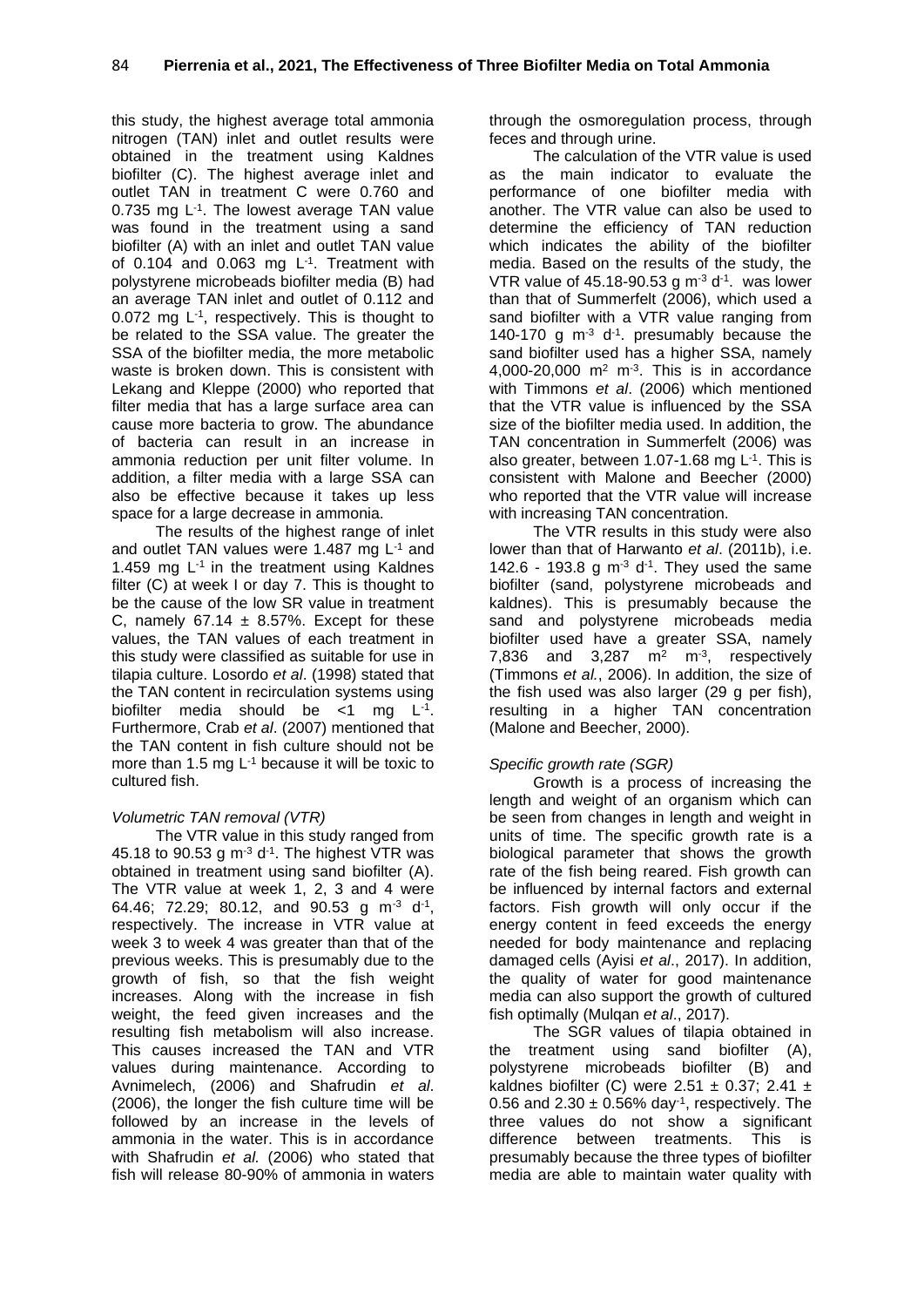good filtration in the maintenance medium, so that the fish have a high appetite and can use feed energy for their growth. This can be seen from the efficiency value of the reduction in TAN concentration in the three treatments. This is in accordance with Mulqan *et al*. (2017) which mentioned that the optimal filtration process will produce good water quality in tilapia fish culture media and can determine the amount of feed that is suitable for fish needs.

Even though in the first week the TAN value on the C treatment medium exceeded 1.0 mg  $L^{-1}$  and approached 1.5 mg  $L^{-1}$ , it soon decreased in the following weeks. With the improved water quality, it is suspected that the fish appetite has also improved, which in the end, the SGR value of treatment C is also quite good, the same as the SGR value in other treatments. According to Zonneveld and Fadholi (1991), fish appetite is determined by water quality conditions and fish appetite is also a control factor as well as a major factor for fish growth.

The SGR results obtained in all treatments in this study were better than those of Kawser *et al*. (2016). Their study obtained an SGR of 1.50  $\pm$  0.01% day<sup>-1</sup> with the same weight of each tilapia (3.40 g) in the recirculation system. The SGR value of this study is similar to that of the study by Mulqan *et al*. (2017), who obtained a value of SGR 2.36  $\pm$  0.79% day<sup>-1</sup> with a weight of 7.16 g each tilapia seeds in the recirculation system.

## *Survival rate (SR)*

The survival value is the ratio of the number of fish alive from the start to the end of the rearing. Factors that greatly affect the survival of tilapia are feed and environmental conditions. Feeding with the right amount and time must be considered in fish maintenance. This is in accordance with Rejeki *et al.* (2019) which states that in order to prevent a decrease in water quality which will disrupt fish health and cause death, it is necessary to pay attention to the amount and frequency of feeding in fish maintenance. This is also in accordance with Ndome *et al.* (2011) who mentioned that feeding with sufficient quality and quantity as well as good environmental conditions can support the survival of tilapia.

The treatments carried out in this study did not significantly affect the survival value of tilapia seeds. The SR value of each treatment, namely treatment A  $84.29 \pm 12.01\%$ , treatment B 83.57  $\pm$  10.27% and treatment C 67.14  $\pm$ 8.57%. The SR values of tilapia in treatment using sand biofilter (A) and polystyrene microbeads bofilter (B) are in accordance with

the provisions of SNI.6141 (2009) which states that the survival of tilapia with a minimum size of 5 cm is 70%. The efficiency value of the reduction in TAN and VTR concentrations affected the SGR and SR yields of tilapia seeds.

The SR values of treatment using sand biofilter (A) is 84.29  $\pm$  12.01% and 83.57  $\pm$ 10.27% for using polystyrene microbeads bofilter (B) obtained in this study were better than those of Sayed and Kawanna (2008). In their study, the SR of tilapia seeds obtained in an aquaponic recirculation system with a temperature of 32  $\degree$  C was 74  $\pm$  5.04%. However, the survival results obtained in this study were lower than those of Ridha and Cruz (2001) who obtained the SR value of tilapia in the recirculation system of 97.6%; and also, lower than the study of Putra *et al*. (2011) with the best SR value of tilapia seeds obtained was 88% in a recirculation system using zeolite filters, Chinese pond mussel, and lettuce plants.

Treatment C has an SR value of 67.14  $\pm$ 8.57% which is not in accordance with the SNI.6141 (2009), namely the SR value of at least 70%. Tilapia in this treatment experienced death in the first week of culture. This is presumably because in the initial week of culture, the TAN value of the culture medium was high  $(1.487 \text{ mg } L^{-1})$  so that the water quality decreased and resulted in the death of the fish. This is in accordance with Rejeki *et al.* (2019), Hapsari *et al*. (2020); Oktavia *et al*. (2020) and Dwiputra *et al*. (2021) who mentioned that fish becomes stressed when the water quality decreases, so that fish are prone to death.

### **4. Conclusion**

Based on this research, the use of different biofilter media in the recirculation system had a significant effect on the removal of TAN concentration and had no significant effect on the specific growth rate and survival rate of *O. niloticus* seeds. The sand biofilter showed the highest removal value among other. However, all of biofilter media tested were able to manage the TAN value to remain below 1 mg  $L^{-1}$  after the first week, and were able to maintain the water quality at the optimum value for tilapia culture.

### **References**

Adewolu, M. A. 2008. Potentials of Sweet Potato (*Ipmoea batatas*) Leaf Meal as Dietary Ingredient for *Tialapia zilli* Fingerlings. Pakistan Journal of Nutrition, 7(3): 444-449.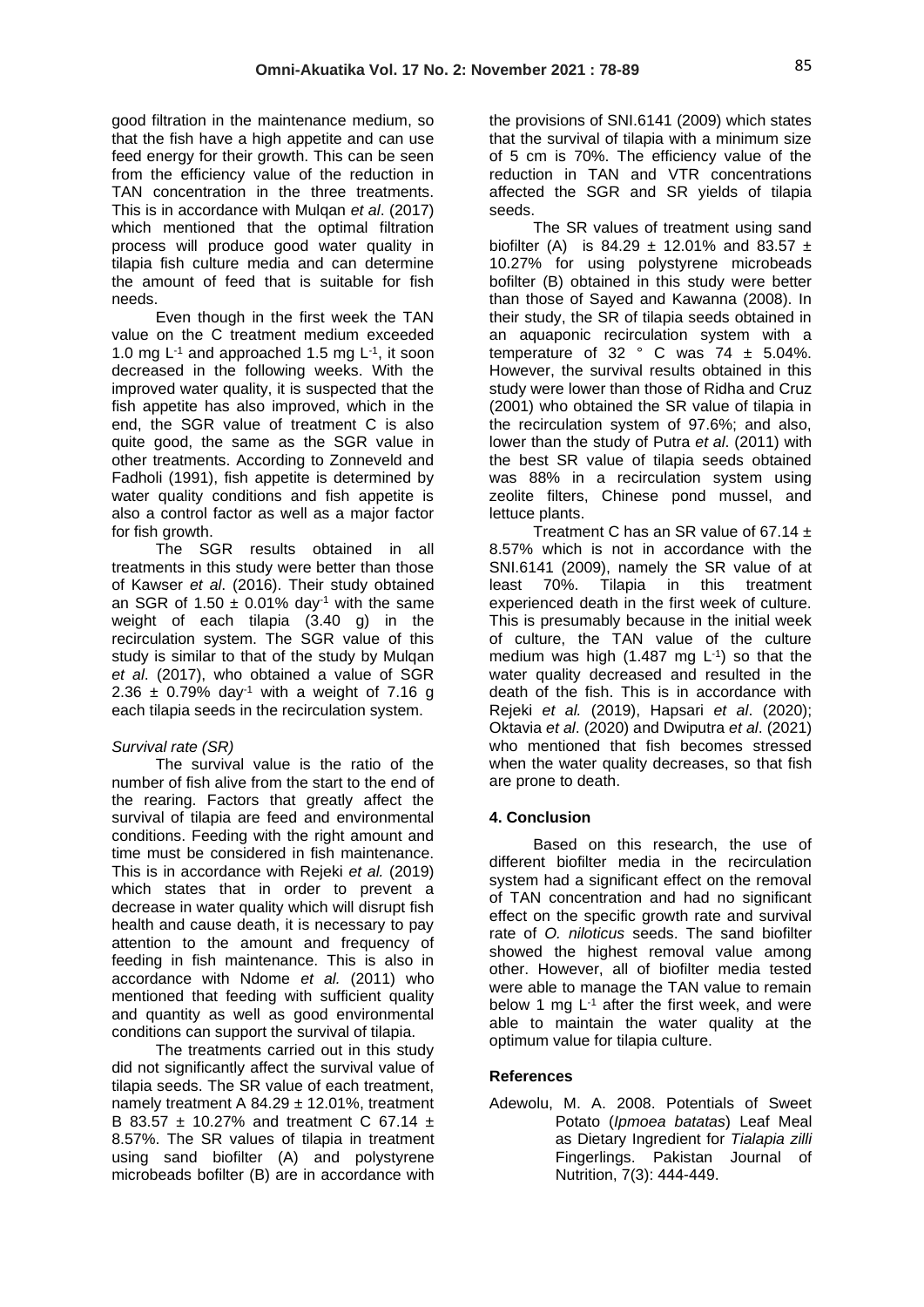- Ardita, N., A. Budiharjo & S. L. A. Sari. 2015. Pertumbuhan dan Rasio Konversi Pakan Ikan Nila (*Oreochromis niloticus*) dengan Penambahan Prebiotik. Bioteknologi, 12(1): 16-21.
- Arini P. D., F. Muhammad, K. Baskoro & N. Fahris. 2018. Pengaruh Pemberian<br>Hidrogen (H<sub>2</sub>O<sub>2</sub>) dalam Hidrogen  $(H_2O_2)$ <br>Pengendalian Ektoparasit Pengendalian Ektoparasit dan Kelangsungan Hidup Benih Ikan Nila Salin (*Oreochromis niloticus*) di Balai Besar Perikanan Budidaya Air Payau Jepara. Bioma, 20(1): 59-65.
- Avnimelech, Y. 2006. Bio-filter: The Need for An New Comprehensive Approach. Aquacultural Engineering, 34: 172- 178.
- Ayisi, C. L., J. Zhao & E. J. Rupa. 2017. Growth Performance, Feed Utilization, Body and Fatty Acid<br>Composition of Nile Tilapia Composition of Nile Tilapia (*Oreochromis niloticus*) Fed Diets Containing Elevated Levels of Palm Oil. Journal Aquaculture and Fisheries, 2(2): 67-77.
- Belal, I. E. H. 1999. Replacing Dietary Corn with Barley Seeds in Nile Tilapia, *Oreochromis niloticus* (L), Feed. Aquaculture Research, 30: 265-269.
- Benli, A. C. K. & G. Koksal. 2005. The Acute Toxicity of Ammonia on Tilapia (*Oreochromis niloticus* L.) Larvae and Fingerlings. Turk. J. Vet. Anim. Sci., 29: 339-344.
- Chen, J. C. & Y. Z. Kou. 1993. Accumulation of Ammonia in The Haemolymph of *Penaeus monodon* Exposed to Ambient Ammonia. Aquaculture, 109(2): 177-185.
- Crab, R., Y. Avnimelech, T. Defoirdt, P. Bossier & W. Verstraete. 2007. Nitrogen Removal Techniques in Aquaculture For A Sustainable Production. Aquaculture, 270: 1-14.
- Cromey, C. J., T. D. Nickell & K. D. Black. 2002. DEPOMOD - Modelling The Deposition and Biological Effects of Waste Solids from Marine Cage Farms. Aquaculture, 214: 211-239.
- Dauhan, R. E. S., E. Efendi & Suparmono. 2014. Efektifitas Sistem Akuaponik Dalam Mereduksi Konsentrasi Amonia pada Sistem Budidaya Ikan. Jurnal Rekayasa dan Teknologi Budidaya Perairan, 3(1): 297-302.
- Dwiputra, B.P., D. Harwanto & I. Samidjan. 2021. Pengaruh Penggunaan *Hydrilla verticillate* sebagai Fitoremediator Terhadap Kualitas Air

dan Pertumbuhan Ikan Manfish (*Pterophyllum Scalare*) pada Sistem Resirkulasi. Sains Akuakultur Tropis: Indonesian Journal of Tropical Aquaculture, 5(2) 223-235.

- Elliot, O., S. Gray, M. M. Clay, B. Nassief, A. Nunnelley, E. Vogt, J. Ekong, K. Kardel, A. Khoskhoo, G. Proano, D. M. Blersch & A. L. Carrano. 2017. Design and Manufacturing of High Surface Area 3D-Printed Media for Moving Bed Bioreactors for Wastewater Treatment. Journal of Contemporary Water Research and Education, 160(1): 144-156.
- Fadri, S., Z.A. Muchlisin & Sugito. 2016. Pertumbuhan, Kelangsungan Hidup dan Daya Cerna Pakan Ikan Nila (*Oreochromis niloticus*) yang Mengandung Tepung Daun Jaloh (*Salixtetrasperma roxb*) dengan Penambahan Probiotik EM-4. Jurnal Ilmiah Mahasiswa Kelautan dan Perikanan Unsyiah, 1(2): 210-221.
- FAO. 2007. FAO Yearbook Fishery statistics: Aquaculture Production 2005. Roma. De I'Aquaculture.
- FAO. 2019. [http://www.fao.org/fishery/culturedsp](http://www.fao.org/fishery/culturedspecies/Oreochromis_niloticus/en#tcNA00EA) [ecies/Oreochromis\\_niloticus/en](http://www.fao.org/fishery/culturedspecies/Oreochromis_niloticus/en#tcNA00EA)  [#tcNA00EA.](http://www.fao.org/fishery/culturedspecies/Oreochromis_niloticus/en#tcNA00EA) Accessed on 11 October 2019.
- Filliazati, M., I. Apriani & T. A. Zahara. 2013. Pengolahan Limbah Cair Domestik dengan Biofilter Aerob Menggunakan Media Bioball dan Tanaman Kiambang. Jurnal Teknik Lingkungan Lahan Basah, 1(1): 1-10.
- Greinner, A. D. & M. B. Timmons. 1998. Evaluation of The Nitrification Rates of Microbead and Trickling Filters in An Intensive Recirculating Tilapia Production Facility. Aquacultural Engineering, 18: 189-200.
- Hapsari, A.W., J. Hutabarat, D. Harwanto. 2020a. Aplikasi Komposisi Filter yang Berbeda Terhadap Kualitas Air, Pertumbuhan dan Kelulushidupan Ikan Nila (*Oreochromis Niloticus*) pada Sistem Resirkulasi. Sains Akuakultur Tropis: Indonesian Journal of Tropical Aquaculture, 4(1) 39-50.
- Hapsari, B.M., J. Hutabarat, D. Harwanto. 2020b. Performa Kualitas Air, Pertumbuhan, dan Kelulushidupan Ikan Nila (*Oreochromis niloticus*) pada Sistem Akuaponik dengan Jenis Tanaman yang Berbeda. Sains Akuakultur Tropis: Indonesian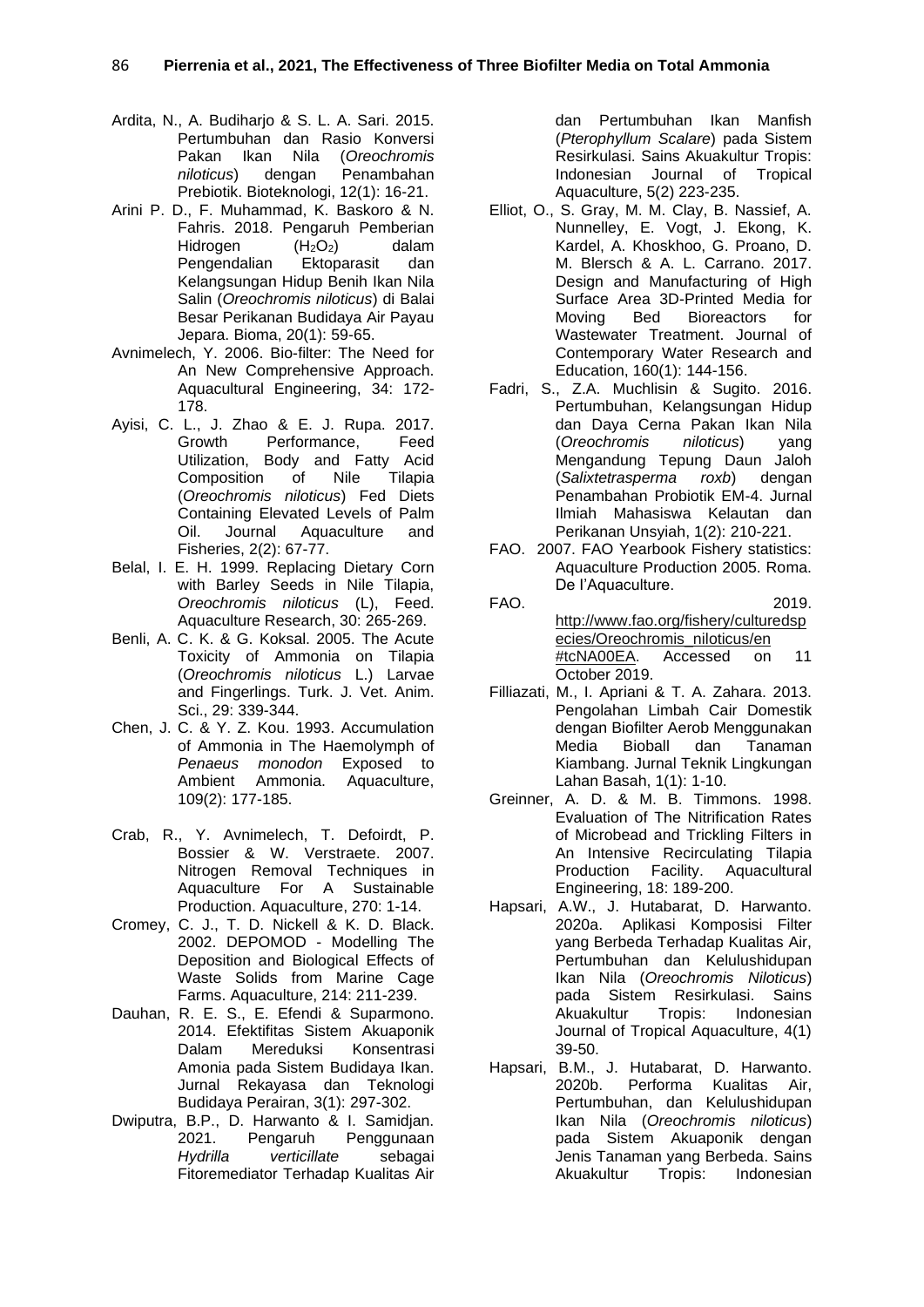Journal of Tropical Aquaculture, 4(1) 78-89.

- Harwanto, D. & J. Y. Jo. 2010. The Need of Biofilter for Ammonia Removal in Recirculating Aquaculture System. Journal of Marine Bioscience and Biotechnology, 4(1): 1-5.
- [Harwanto, D., S](http://doi.or.kr/10.PSN/ADPER6802488013).Y. [Oh,](http://doi.or.kr/10.PSN/ADPER0000126591) C.K. [Kim, V](http://doi.or.kr/10.PSN/ADPER0000084540).D.N. Gultom & JY. [Jo. 2010. E](http://doi.or.kr/10.PSN/ADPER0000096939)ffects of Temperature and Stocking Density on the Ammonia Excretion Rate of Red Seabream, *Pagrus major*. [Ocean and Polar Research,](https://www.koreascience.or.kr/journal/HOGBB1.page) 32(1) 63-71.
- Harwanto, D., S. Y. Oh & J. Y. Jo. 2011a. Comparison of the Nitrification Efficiencies of Three Biofilter Media in Freshwater System. Fisheries and Aquatic Scieces, 14(4): 363-369.
- Harwanto, D., S. Y. Oh, H. S. Park & J. Y. Jo. 2011b. Performance of Three Different Biofilter Media in Laboratory-Scale Recirculating Systems for Red Seabream *Pagrus major* Culture. Fisheries and Aquatic Scieces, 14(4): 371-378.
- Hastuti, E., I. Medawati & S. Darwati. 2014. Kajian Penerapan Teknologi Biofilter Skala Komunal Untuk Memenuhi Standar Perencanaan Pengolahan Air Limbah Domestik**.** Jurnal Standardisasi, 16(3): 205-214.
- Isroni, W., D. Setyawati & N. Maulida. 2019. Studi Komunitas Bakteri pada Sistem Resirkulasi pada Budidaya Lele Dumbo (*Clarias gariepinus*). Journal of Aquaculture and Fish Health, 8(3): 159-166.
- Karisa, H. C., H. Komen, S. Reynolds, M. A. Rezk, R. W. Ponzoni & H. Bovenhuis. 2005. Genetic and Environmental Factors Affecting Growth of Nile Tilapia (*Oreochromis niloticus*) Juveniles: Modelling Spatial Correlations Between Hapas. Aquaculture, 255(1-4): 589-596.
- Kawser, A. Q. M. R., M. A. Hossain & S. A. Sarker. 2016. Growth Response,<br>Feed Utilization and Nutrient Utilization and Retention in Monosex Tilapia (*Oreochromis niloticus*) Fed With Floating and Sinking Pellets in A Recirculating Aquaponic System. International Journal of Fisheries and Aquatic Studies, 4(6): 329-333.
- Kementerian Kelautan dan Perikanan [Ministry of Marine and Fisheries. 2018. Kelautan dan Perikanan dalam Angka Tahun 2018. Pusat Data,

Statistik dan Informasi Sekretariat Jenderal Kementrian Kelauan dan Perikanan, Jakarta.

- Kessel, M. A. H. J.V., H. R. Harhangi, K. V. D. P. Schoonen, J. V. D. Vosenberg, G. Flik, M. S. M. Jetten, P. H. M. Klaren & H. J. M. O. D. Camp. 2010. Biodiversity of N-Cycle Bacteria in Nitrogen Removing Moving Bed Biofilters for Freshwater Recirculating Aquaculture Systems. Aquaculture, 306: 177-184.
- Kholif, M. A. & E. Febrianti. 2019. Penerapan Teknologi *Moving Bed Biofilm Reactor* (MBBR) Bermedia *Kaldnes*  Dalam Menurunkan Pencemar Air Lindi**.** Jurnalis, 2(1): 1-12.
- Klanian, M. G. & C. A. Adame. 2013. Performance of Nile Tilapia *Oreochromis niloticus* Fingerlings in A Hyper-Intensive Recirculating Aquaculture System with Low Water Exchange. Journal of Aquatic Research, 41(1): 150-162.
- Lebrero, R., A. C. Gondim, R. Perez, P. A. G. Encina & R. Munoz. 2014. Comparative Assessment of a Biofilter, A Biotrickling Filter and A Hollow Fiber Membrane Bioreactor For Odor Treatment in Wastewater Treatment Plants. Water Research, 49: 339-350.
- Lekang, O. I. & H. Kleppe. 2000. Efficiency of Nitrification in Trickling Filters Using Different Filter Media. Aquacultural Engineering, 21: 181-199.
- Lim, H. A., W. K. Ng, S. L. Lim & C. O. Ibrahim. 2001. Contamination of Palm Kernel Meal with *Aspergillus flavus* Affects Its Nutrive Value in Pelleted Feed for Tilapia, *Oreochromis niloticus*. Aquaculture Research, 32: 895-905.
- Losordo, T. M., M. P. Masser & J. Rakocy. 1998. Recirculating Aquaculture Tank Production Systems: An Overview of Critical Considerations. Southern Regional Aquaculture<br>Center Publication No. 451. Center Publication No. 451. Southern Regional Aquaculture Center, Stoneville, MI, US.
- Luo, G., W. Li, H. Tan & X. Chen. 2017. Comparing Salinities of 0, 10 and 20 in Biofloc Genetically Improved Farmed Tilapia (*Oreochromis niloticus*) Production Systems. Aquaculture and Fisheries, 2(5): 220- 226.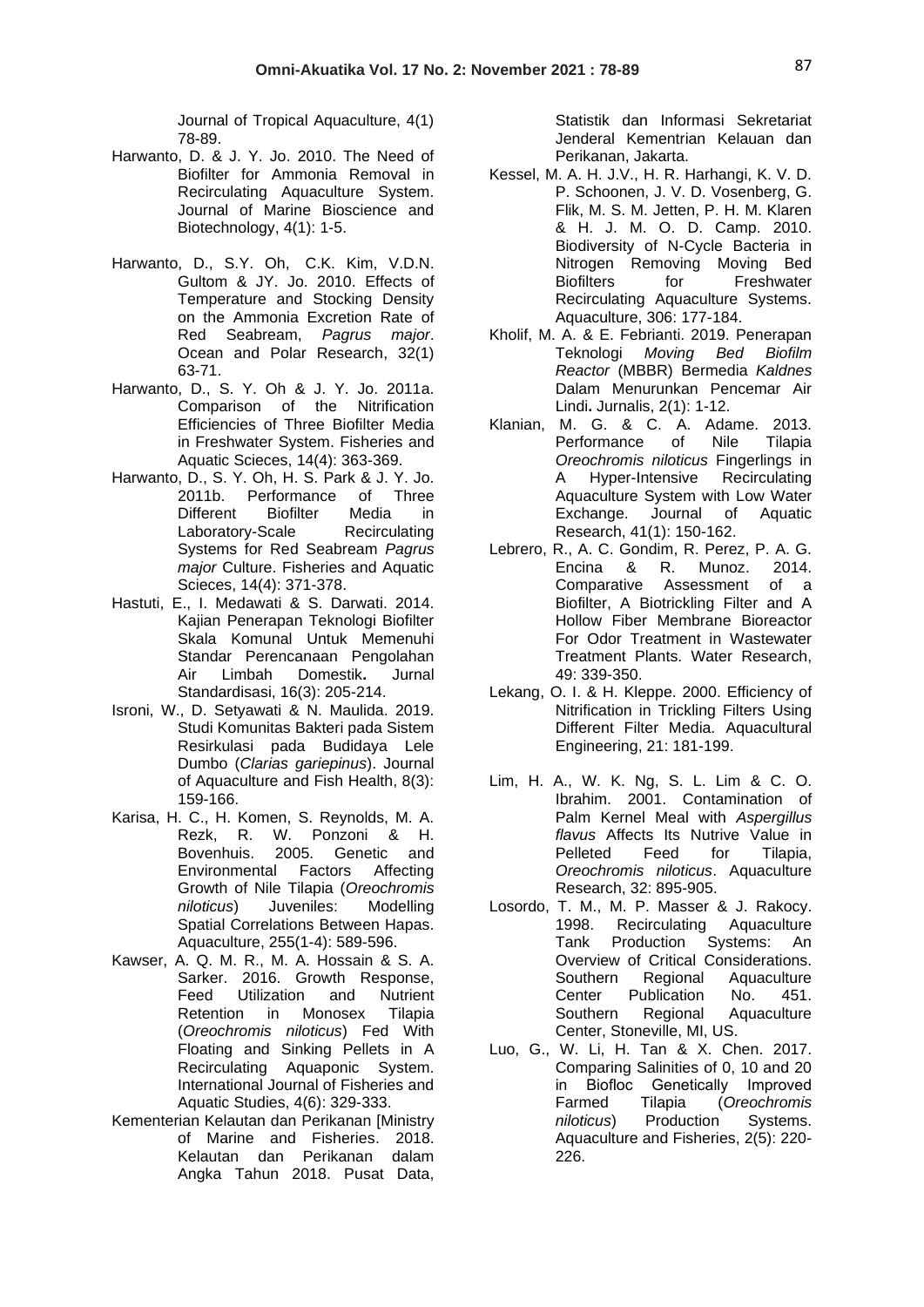- Malone, R. F. & L. E. Beecher. 2000. Use of Floating Bead Filters to Recondition Recirculating Waters in Warm Water Aquaculture Production Systems. Aquacultural Engineering, 22: 57-73.
- Malone, R. F. & T. J. Pfeiffer. 2006. Rating Fixed Film Nitrifying Biofilters Used<br>in Recirculating Aquaculture in Recirculating Systems. Aquacultural Engineering, 34: 389-402.
- Martins, C. L. M., Eding, E. H. Verdegem, M. C. J. Heinsbroek, L. T. N. Schneider, O. Blancheton, J. P. d'Orbcastel, E. Roque & J. Verreth. 2010. New Developments in Recirculating Aquaculture Systems in Europe: A Perspective on Environmental Sustainability. Aquacultural Engineering, 43: 83-93.
- Mbahinrizeki, G. B., K. Dabrowski, K. J. Lee, D. E. Saidy & E. E. Wisner. 2001. Growth, Feed Utilization and Body Composition of Tilapia (*Oreochromis* sp.) Fed with Cottonseed Meal-Based Diets in A Recirculating System. Aquaculture Nutrition, 7: 189-200.
- Miller, G. E. & Libey, G. S. 1985. Evaluation of Three Biological Filters Suitable for Aquacultural Applications. Journal of the World Mariculture Society, 16(1- 4): 158-168.
- Muhtaliefa, S. N., T. Susilowati, T. Yuniarti, D. Harwanto & F. Basuki. 2019. Production Performance of Sangkuriang Catfish (*Clarias gariepinus* Burchell-1822) N-2 (Nursery-2) Cultured on Recirculation System with Different Filter Media. IOP Conf. Science: Earth and Enviromental Science, 1- 10.
- Mulqan, M., S. A. E. Rahimi & I. Dewiyanti. 2017. Pertumbuhan dan Kelangsungan Hidup Benih Ikan Nila Gesit (*Oreochromis niloticus*) Pada Sistem Akuaponik dengan Jenis Tanaman Yang Berbeda. Jurnal Ilmiah Kelautan dan Perikanan Unsyiah, 2(1): 183-193.
- Mulyani, Y. S., Yulisman & M. Fitrani. 2014. Pertumbuhan dan Efisiensi Pakan Ikan Nila (*Oreochromis niloticus*) yang Dipuasakan Secara Periodik. Jurnal Akuakultur Rawa Indonesia, 2(1): 1-12.
- Ndome, C. B., A. O. Ekwu & A. A. Ateb. 2011. Effect of Feeding Frequency on Feed Consumption, Growth and Feed Conversion of *Clarias gariepinus* ×

*Heterobranchus longifilis* Hybrids. American-Eurasian Journal of Scientific Research, 6(1): 6-12.

- Norjanna, F., E. Effendi & Q. Hasani. 2015. Reduksi Amonia pada Sistem Resirkulasi dengan Penggunaan Filter yang Berbeda. Jurnal Rekayasa dan Teknologi Budidaya Perairan, 4(1): 427-432.
- Nugroho, S. Y., S. Sumiyati & M. Hadiwidodo. 2014. Penurunan Kadar COD dan TSS pada Limbah Industri Pencucian Pakaian (Laundry) dengan Teknologi Biofilm Menggunakan Media Filter Serat Plastik dan Tembikar dengan Susunan Random. Jurnal Teknik Lingkungan, 3(2): 1-6.
- Oktavia, A.N, S. Hastuti & D. Harwanto. 2021. The Role of Filter with Different Media Compositions on Water Quality and Survival of Pangasius (*Pangasius* sp.) in Recirculation Aquaculture System. Omni-Akuatika,  $17(1): 8 - 18$
- Patroescu, I. V., G. Jinescu, C. Cosma, L. R. Dinu & C. Bumbac. 2015. Influence of Biological Filtration Media on The Ammonium Removal Rates from Groundwater Sources. Ecolib, 77(4): 201-208.
- Pfeiffer, T. J. & P. S. Wills. 2011. Evaluation of Three Types of Structured Floating Plastic Media in Moving Bed Biofilters For Total Ammonia Nitrogen Removal in A Low Salinity Hatchery Recirculating Aquaculture System. Aquacultural Engineering, 45(2): 51-59.
- Putra, I., D. D. Setiyanto & D. Wahyuningrum. 2011. Pertumbuhan dan Kelangsungan Hidup Ikan Nila (*Oreochromis niloticus*) dalam Sistem Resirkulasi. Jurnal Perikanan dan Kelautan, 16(1): 56-63.
- Radhakrishnan, S., I. E. H. Belal, C. Seenivasan & T. Muralisankar. 2016. Impact of Fishmeal Replacement with *Arthrospira platensis* on Growth Performance, Body Composition and Digestive Enzyme Activities of the Freshwater Prawn, *Macrobrachium rosenbergii*. Aquaculture Reports, 3(1): 35-44.
- Rejeki, S., R. W. Aryati & L. L. Widowati. 2019. Buku Pengantar Akuakultur. Undip Press Semarang. 112 page.
- Ridha, M. T. & E. M. Cruz. 2001. Effect of Biofilter Media on Water Quality and Biological Performance of the Nile tilapia *Oreochromis niloticus* L.